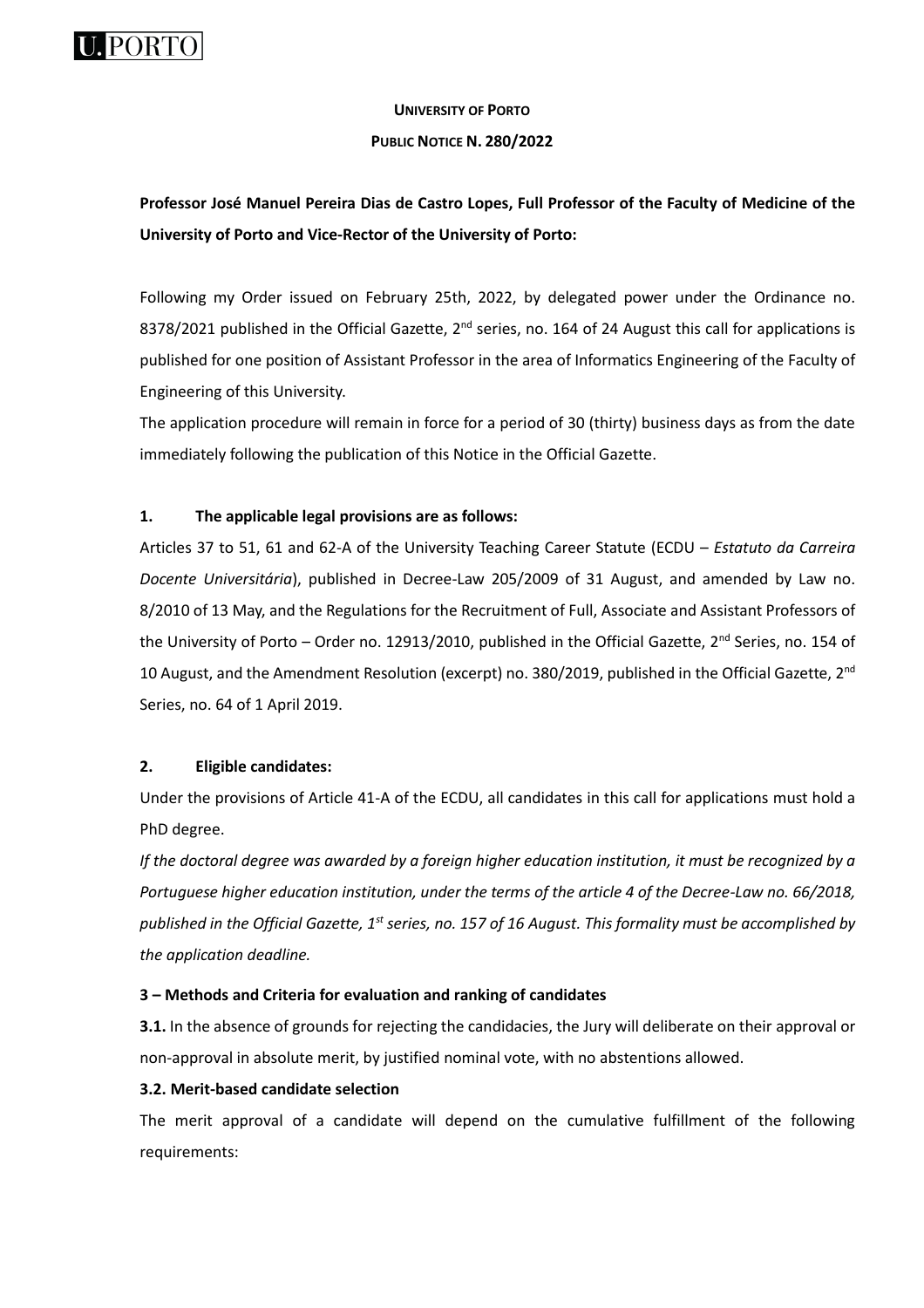a) whether he/she holds a PhD degree in the area of Informatics Engineering or another considered appropriate, considering the scientific subareas\* of the Department of Informatics Engineering (DEI) of the Faculty of Engineering of the University of Porto (FEUP), and have a curriculum whose merit the jury understands to hold high scientific and pedagogical level, research capability and developed activity compliant with the area and category for which the application is open.

b) whether he/she got the PhD degree in the period of 10 years immediately before the date of this public notice.

c) having research activities in the Intelligent Systems (SINT) scientific subarea\* of DEI in the period of 5 years immediately before the date of this public notice.

#### AND

The candidates are selected on merit after being approved by the majority of the voting members of the Jury; the vote is favorable when the Jury member agrees with the fulfillment of the requirements previously presented in a), b) and c) and has assigned a score equal to or greater than 50, according to the methodology of curriculum evaluation and the methodology used by the Jury, as described in sections 4 and 5. below.

# (\*Scientific subareas of DEI: [https://sigarra.up.pt/feup/pt/UNI\\_GERAL.UNIDADE\\_VIEW?pv\\_unidade=151\)](https://sigarra.up.pt/feup/pt/UNI_GERAL.UNIDADE_VIEW?pv_unidade=151).

#### **4. Dimensions and criteria for evaluation and seriation in relative merit**

Ranking in relative merit will be based on the aspects and criteria of seriation, the respective scores and the final evaluation system, according to the provisions of paragraph 6 of art. 50 of ECDU and art. 16 of the Regulations for Competitions for Recruitment of Full, Associate and Assistant Professors of the University of Porto.

#### 4.1. Strands and evaluation methodology

The selection method to be used is curricular assessment, bearing in mind the general functions entrusted to university professors by article 4 of ECDU, Curriculum assessment focuses on the following dimensions, emphasising the curricular aspects in the area of Informatics Engineering, in particular in the specific field of Intelligent Systems (SINT) DEI's scientific subarea\*, and adding special value to the work developed in the past 5 years, and the publications and work mentioned in 6.2e), 6.2f) and 6.2h), in the following dimensions:

**a) Scientific Merit** – activities of scientific research or technological development;

**b)Teaching Experience and Pedagogic Merit** – teaching and student supervision and mentoring activities;

**c) Tasks of Outreach and Economic and Social Enhancement of Knowledge** – activities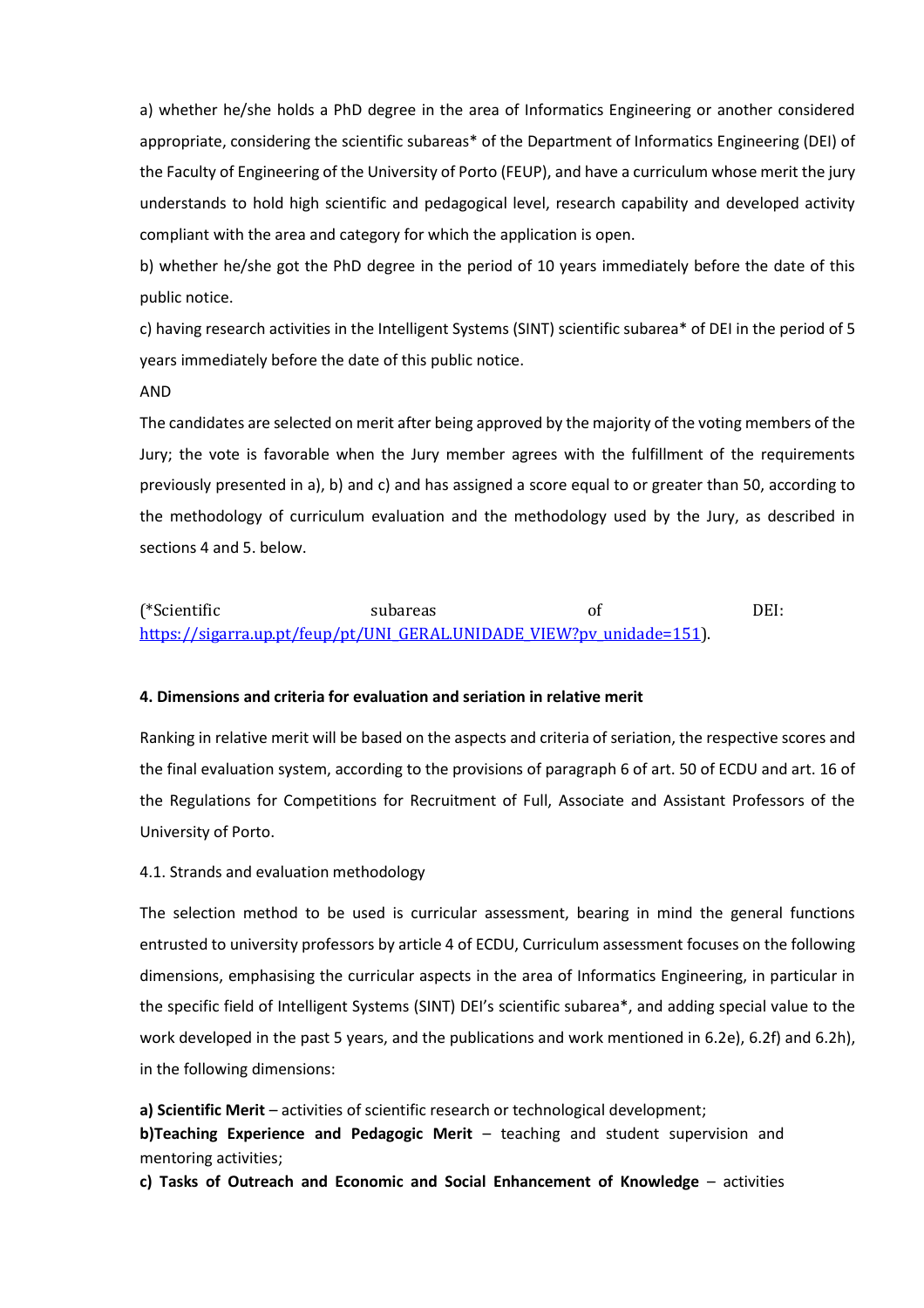associated with university outreach, science dissemination, and economic and social enhancement of knowledge.

#### **4.1.1 Criteria for assessing the Scientific Merit (VMC) dimension**

#### **CI1 – Scientific production**

Quality and quantity of scientific production (books, articles in journals, publications in conference proceedings …) measured by the number and type of publications and by the recognition granted by the scientific community (expressed by the quality of the journals and venues, and by the number of citations by other authors).

A special emphasis will be focused on the publication of scientific papers in A\* or A (CORE ranking) conferences, and in journals identified as Q1 or Q2 by SCImago (SJR). It will also be given emphasis to publications in ACM (Association for Computing Machinery) or IEEE (Institute of Electrical and Electronics Engineers) conferences and journals - preferable ACM Transactions or IEEE Transactions.

In addition, it will be given special preference to publications in journals and conferences, relevant, and with contributions, to the development of the Intelligent Systems (SINT) DEI's scientific subarea\* of the scientific area of the open position.

When assessing the quality, special emphasis should be given to publications mentioned in 6.2f) and 6.2g).

#### **CI2 – Coordination and implementation of research projects**

Quality and quantity of scientific projects funded on a competitive basis by national or international agencies or companies in which the candidate participated (must indicate the role carried out), as well as quality and impact of their results. Relevance should be given to the coordination of projects. When assessing the quality of the projects, it should be taken into account if they are international, bilateral or national, their size and funding obtained, the level of requirements of the call, results of the projects' assessments, and prototypes implemented, particularly if they have led to products or services.

#### **CI3 – Involvement in the scientific and professional communities**

Ability to intervene in scientific and professional communities, expressed in particular through the involvement in scientific journals (e.g., as associate or guest editor), on organizing international conferences and on serving scientific and technical committees of international conferences, on giving invited talks, on participating in juries outside the home academic institution and through the achievement of prizes and awards

#### **CI4 - Program for the development of scientific activity**

Consistency, feasibility, and impact of the scientific/pedagogical and extension program submitted on the research and development dimension.

# **4.1.2. Criteria for evaluation of the Teaching Experience and Pedagogic Merit dimension (VEMP) – 15%**

## **CE1 – Pedagogical projects**

Promotion of new pedagogical projects (e.g., development, creation, and coordination of new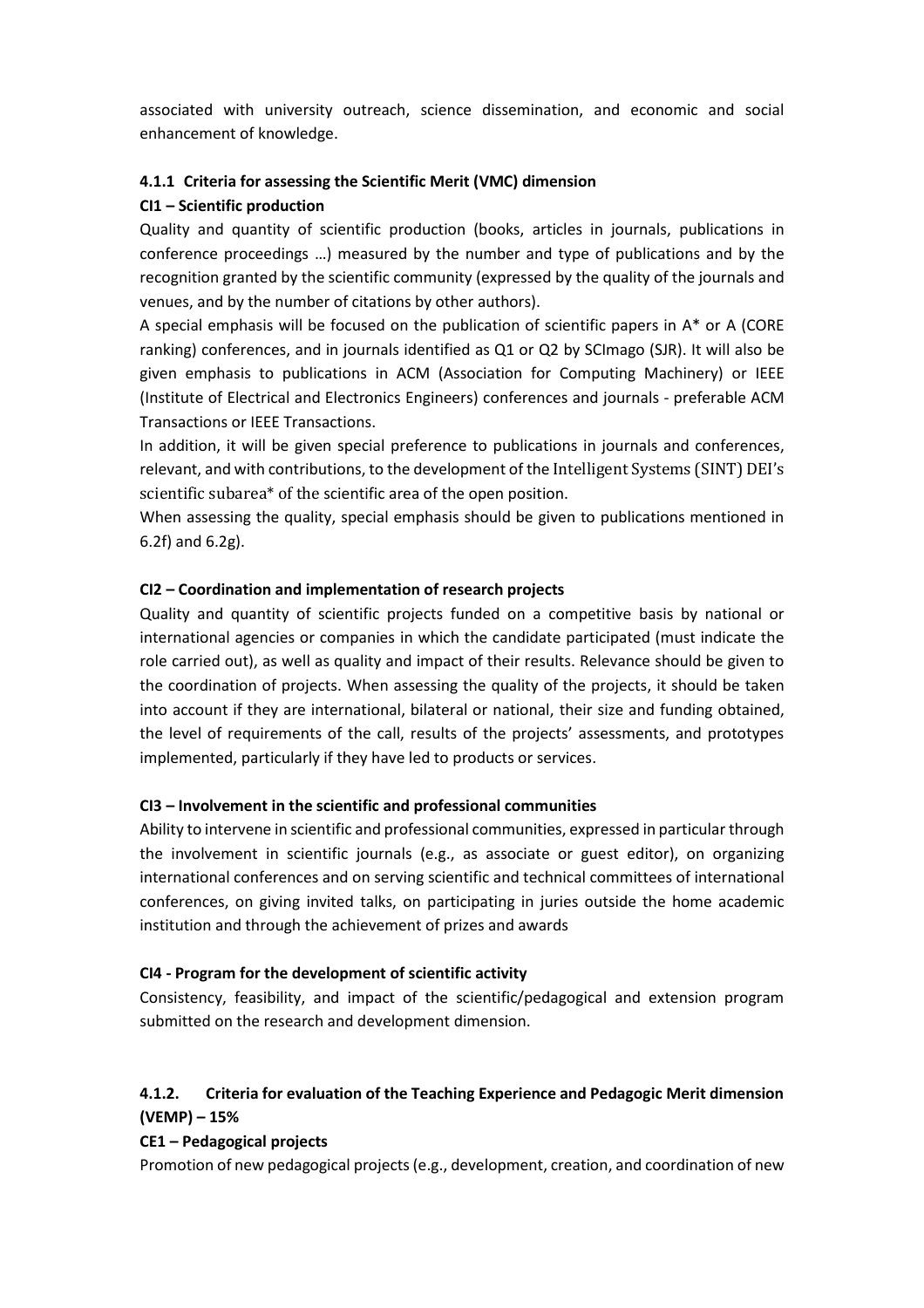courses or study programs), modification and improvement of existing projects (e.g., reformulation of existing courses, participation in the reorganization of existing courses or programmes), development of projects with impact on the teaching/ learning process and participation on accreditation and certification processes.

#### **CE2 – Production of teaching materials**

Quality and quantity of teaching materials produced by the candidate, in particular in the form of books, as well as publications of an educational nature in prestigious journals or at top-level international conferences.

## **CE3 – Teaching activity**

Quality of teaching activity undertaken by the candidate, whenever possible, measured through objective methods based on the results of extensive feedback collection (e.g., student surveys).

#### **CE4 – Program for the development of pedagogical activity**

Consistency, feasibility, and impact of the scientific/pedagogical and extension program submitted on the teaching dimension.

# **4.1.3. Criteria for evaluation of the Tasks of Outreach and Economic and Social Enhancement of knowledge dimension (VTC) – 10%**

# **CTC1 – Patents, registration and ownership of rights, development of technical standards and regulations**

Authorship and co-authorship of patents, registration of ownership of intellectual property rights on methodologies, software, algorithms, mathematical methods, and rules of mental activity. Participation in the development of technical standards and regulations.

#### **CTC2 – Consulting and study and development contracts**

Coordination and participation in consulting activities and/or activities of study and development involving the business community and the public sector. Participation as an expert in evaluation committees of research and technological development projects (RTD) in businesses and/or in Scientific and Technological System bodies (STS). Coordination and participation as a teacher in professional training courses or technological specialization aimed at businesses or the public sector. The evaluation of this criterion should take into consideration the economic value of the research outcomes, measured by its contribution to new contracts for technology development and transfer and to the creation of spin-off companies.

#### **CTC3 – Dissemination of science and technology**

Coordination and participation in initiatives for promoting science and technology among the scientific community (e.g., organization of conferences) and various audiences. Publications for science and technology dissemination.

#### **CTC4 – Program for the development of the university outreach activity**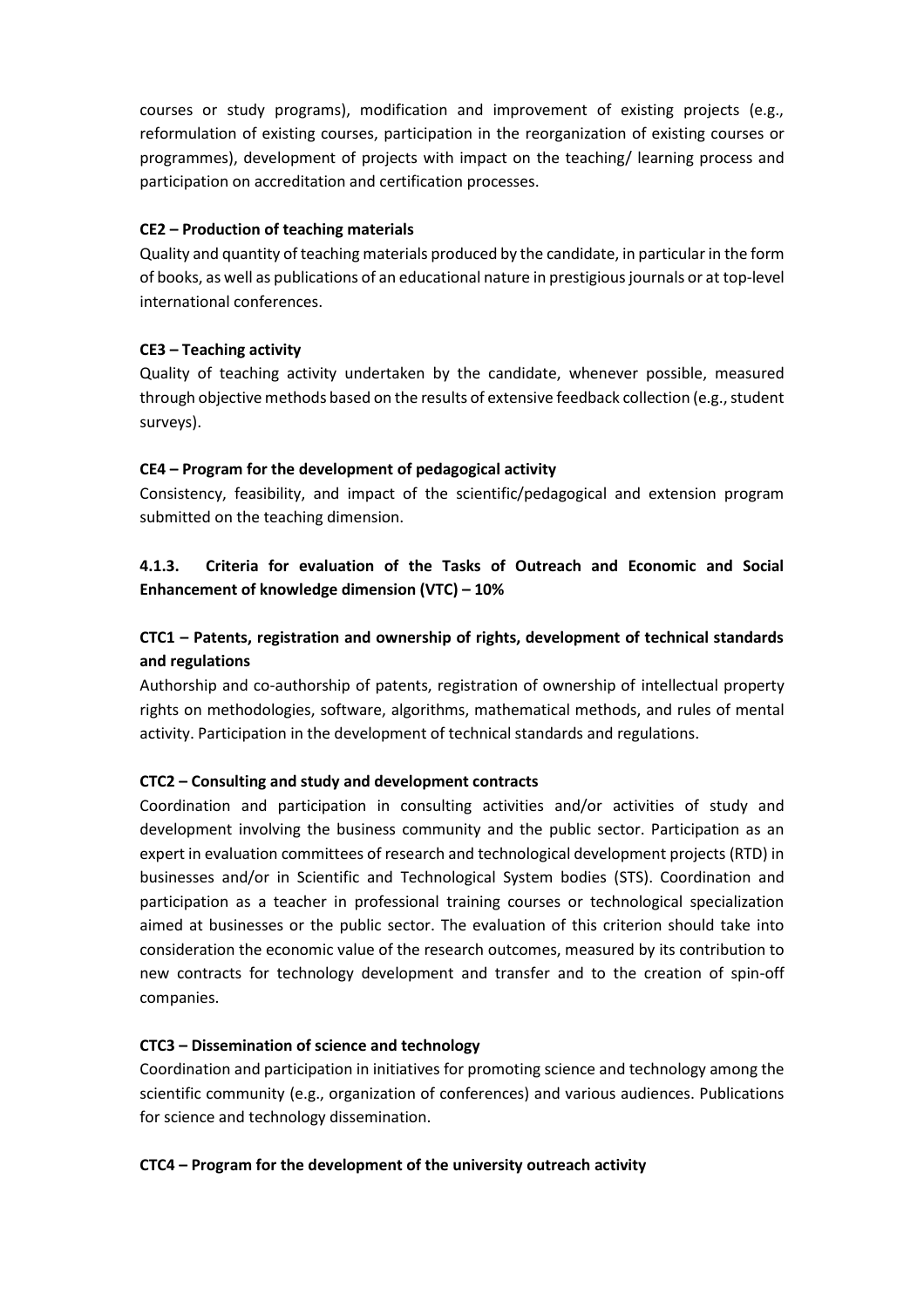Consistency, feasibility and impact of the scientific/pedagogical and extension programme submitted on the university outreach and economic and social enhancement of knowledge dimension.

## **5. Working methodology of the Jury**

## **5.1. Candidates' scores**

Each member of the Jury evaluates the candidates by assigning a score to each dimension, on a scale of 0 to 100 points, taking into account the approved criteria for each dimension.

## **5.2. Public Hearing**

The jury has the possibility to hold a public hearing under equal circumstances for all candidates admitted on absolute merit, for the purpose of personal clarification of the evaluation elements contained in the documentation presented by them.

## **5.3. Final Score**

The Final Score (FS) given to each candidate by each member of the jury is calculated using the following formula:

## **FS = 0.75\*VMC + 0.15\*VEMP + 0.10\*VTC**

which reflects the weights associated to each dimension, shown in Table 1 below.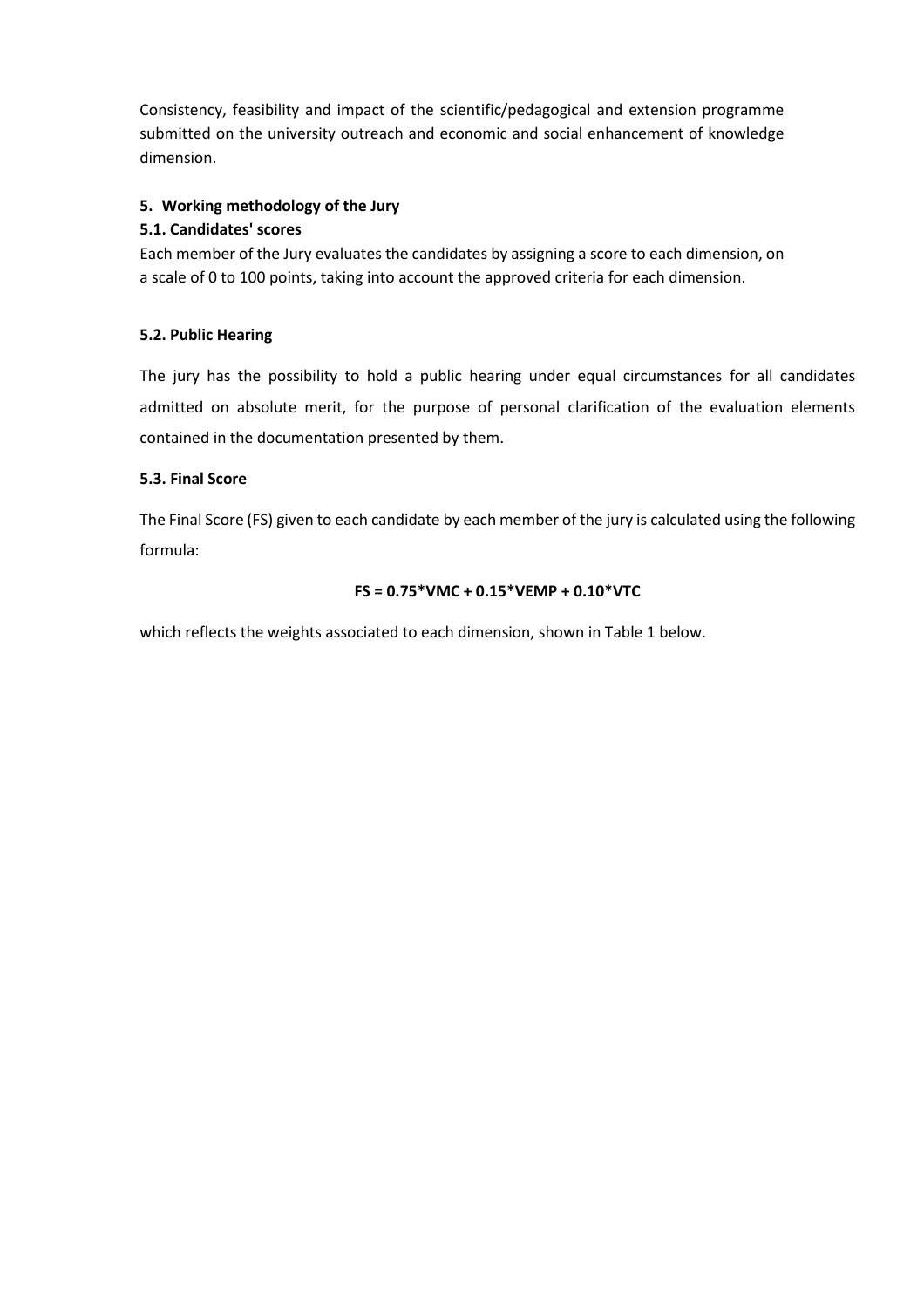Table 1. Weights of evaluation dimensions

| Dimension                           | Weight | Criteria                                                                   | Weight |
|-------------------------------------|--------|----------------------------------------------------------------------------|--------|
| <b>VMC</b><br>(Scientific<br>Merit) | 0.75   | CI1 - (Scientific production)                                              | 0.55   |
|                                     |        | CI2 - (Coordination and implementation of research<br>projects)            | 0.10   |
|                                     |        | CI3 - (Involvement in the scientific and professional<br>communities)      | 0.15   |
|                                     |        | CI4 - (Program for the development of scientific<br>activity)              | 0.20   |
| <b>VEMP</b>                         | 0.15   | CE1- (Pedagogical projects)                                                | 0.20   |
| (Teaching                           |        | CE2 - (Production of teaching materials)                                   | 0.35   |
| Experience                          |        | CE3 - (Teaching activity                                                   | 0.35   |
| and<br>Pedagogic<br>Merit)          |        | CE4 - (Program for the development of pedagogical<br>activity)             | 0.10   |
| <b>VTC</b><br>(Tasks of             | 0.10   | CTC1- (Patents, registration and ownership of<br>rights)                   | 0.35   |
| Outreach and<br>Economic            |        | CTC2 - (Consulting and study and development<br>contracts)                 | 0.20   |
| and Social                          |        | CTC3- (Dissemination of science and technology)                            | 0.35   |
| Enhancement<br>of<br>knowledge)     |        | CTC4- (Program for the development of the university<br>outreach activity) | 0.10   |

Following the evaluation exercise, each member of the Jury produces a ranked list of candidates, which he/she uses on the voting processes to decide on the approval of candidates on merit, as described in Section 3, and on the final ranking of candidates, in accordance with Section 4.

#### **5.4. Jury deliberations**

**5.4.1.**Any deliberation results of no. 12 of Article 17 of the Regulation on Competition for the Recruitment of Full, Associate and Assistant Professors of the University of Porto – Order no. 12913/2010, published in the Official Gazette, no. 154, of 10 August 2010, applicable under Article 83- A of the ECDU, which determined the adoption of that Order to implement the provisions of that statute, including the procedural conduct of competitions, namely the system of evaluation and final ranking.

Thus, under no.12 of Article 17 of that Regulation, the Jury will decide, by nominal voting based on the adopted and disclosed selection criteria, on the approval and ranking of the candidates. An absolute majority is required for any resolution, i.e., a number of votes at least equal to half plus one of the votes of the present members, and abstentions are not allowed.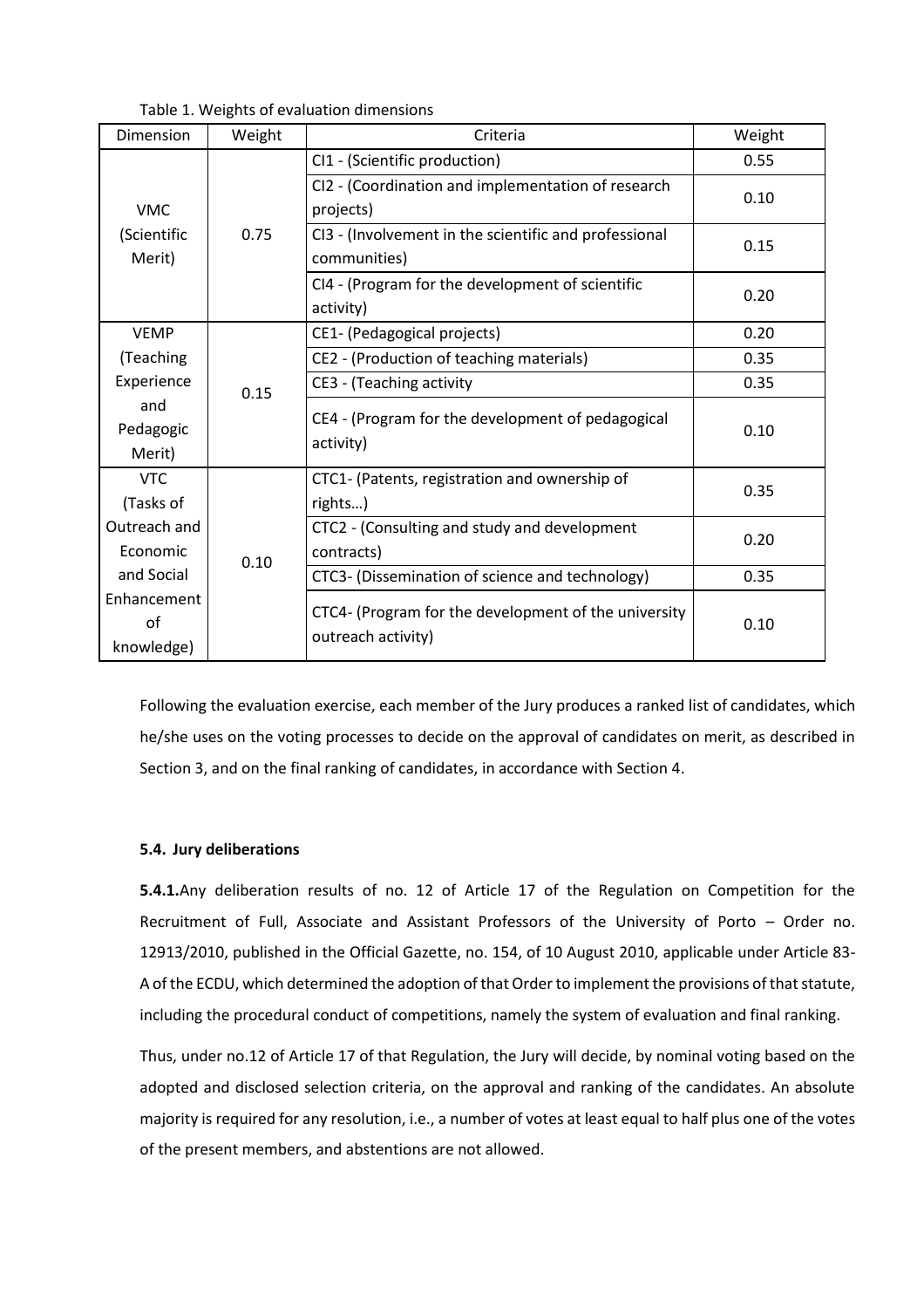**5.4.2.** The ranking methodology is as follows:

In the different votes, each member of the Selection Committee must respect his/her ranking list, observing the following in each vote:

- a) the first voting round is intended to determine the candidate placed in  $1<sup>st</sup>$  place by counting the number of votes each candidate received for that place;
- b) if a candidate obtains an absolute majority of votes for the first place, he/she is placed in the respective position and removed from the vote. The procedure will start to choose the candidate who will be positioned in the second place of the voting round;
- c) if no candidate obtains an absolute majority of votes for the first place, a new voting round will be held, which will only include candidates who have achieved votes for the first place, upon removing the least voted candidate in the previous vote for that place;
- d) if there is a tie between two or more candidates in the least voted position, a tiebreak vote between them will be held, counting the number of relative first positions for each, with the least voted being removed;
- e) if a tie still remains between two or more candidates in the least voted position, but the number of those candidates has been reduced in relation to the previous vote, a further tiebreak vote shall be held only between candidates tied for the least voted position, counting the number of relative first positions for each, with the candidate least voted being removed;
- f) if the tie still remains between two or more candidates in the least voted position, without reducing the number of candidates tied in the least voted position in relation to the previous voting round, the decision will be made by the quality vote of the President of the Selection Committee has or by a casting vote, according to the situation. The candidate voted by the President of the Selection Committee will be chosen to integrate the following voting round for the same place;
- g) if there is a tie when only two or more candidates remain for the first place, the tiebreaker is made through the casting vote of the President of the of the Selection Committee or by the exercise of the tiebreaker vote, according to the situation;
- h) the candidate chosen for the first place will leave the votes and then begins the selection procedure for the candidate to place in second place, repeating the process mentioned in the previous paragraphs for the subsequent places until there is a single ordered list of candidates.

#### **6. Submission of applications**

#### **6.1. Applications delivering**

Applications must be submitted exclusively on the FEUP website, at the following address: <http://www.fe.up.pt/concursos>, until the deadline.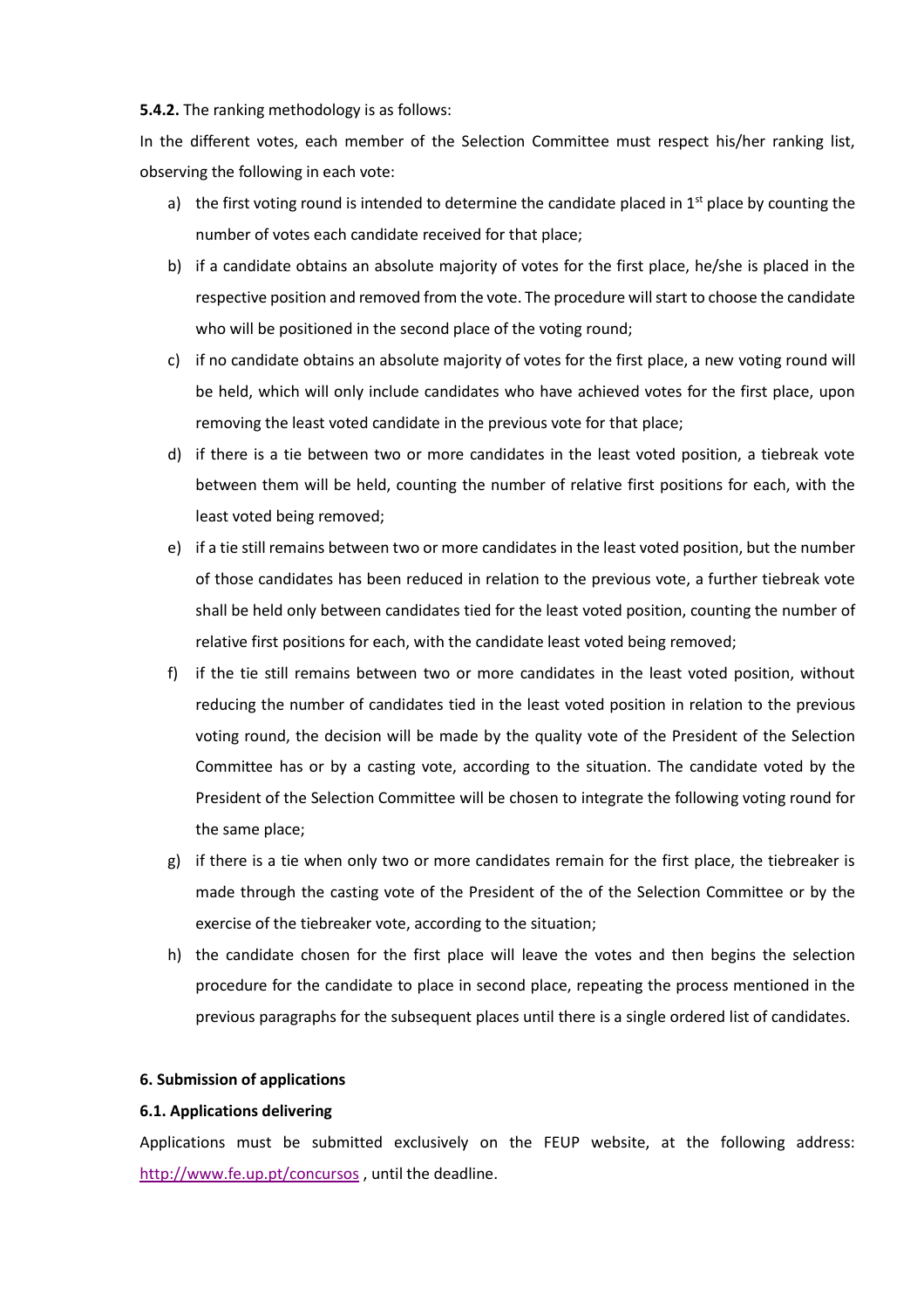#### **6.2. Processing the applications:**

The application must include all the following documents:

- a) Application form, dated and signed, in accordance with the usage form mandatory, available at https://sigarra.up.pt/up/pt/conteudos\_geral.ver?pct\_pag\_id=1004282;
- b) Documents proving the fulfillment of the conditions set out in paragraph 2 of this notice, namely the doctoral certificate, except in cases in which the doctoral degree was awarded by the University of Porto;
- c) Proof of recognition of the Doctorate awarded by an educational institution foreign higher education institution, by Portuguese higher education institution (if applicable);
- d) Curriculum Vitae containing all relevant information for the evaluation of the application taking into account the selection and ranking criteria contained in paragraph 4 of this public notice, namely information on scientific publications indexed in the ISI databases Web of Science, Google Scholar and SCOPUS, which includes impact factors of journals and citation indicators, excluding self-citations. Candidates must structure their CV in a to facilitate the rapid and complete identification of your contribution, in the disciplinary area in which it is open the tender, in each of the subparagraphs of point 4.1..
- e) Works mentioned in the submitted curriculum, candidates can highlight up to ten of those they consider most representative of the activity developed by them. Applicants must add a summary justification of national importance to outstanding works and/or international of each of these works;
- f) Identification of five scientific articles mentioned in the presented curriculum vitae, published in the last five years, that candidates consider most representative of the activity of research developed. To the submitted articles, candidates must add a summary justification of the international scientific importance of each of these articles;
- g) Identification of five scientific articles mentioned in the presented curriculum vitae that candidates consider more representative of the research activity they have developed until the date of submission of the documentation to the tender. To the submitted articles, the candidates must add a summary justification of the international scientific importance of each of these articles;
- h) Scientific/pedagogical and extension program, referring to a time period of 5 years, for the subarea of Intelligent Systems (SINT) in the disciplinary area to which the competition relates and the respective means of putting it into effect practice (\*scientific subareas of DEI [https://sigarra.up.pt/feup/pt/UNI\\_GERAL.UNIDADE\\_VIEW?pv\\_unidade=151\)](https://sigarra.up.pt/feup/pt/UNI_GERAL.UNIDADE_VIEW?pv_unidade=151).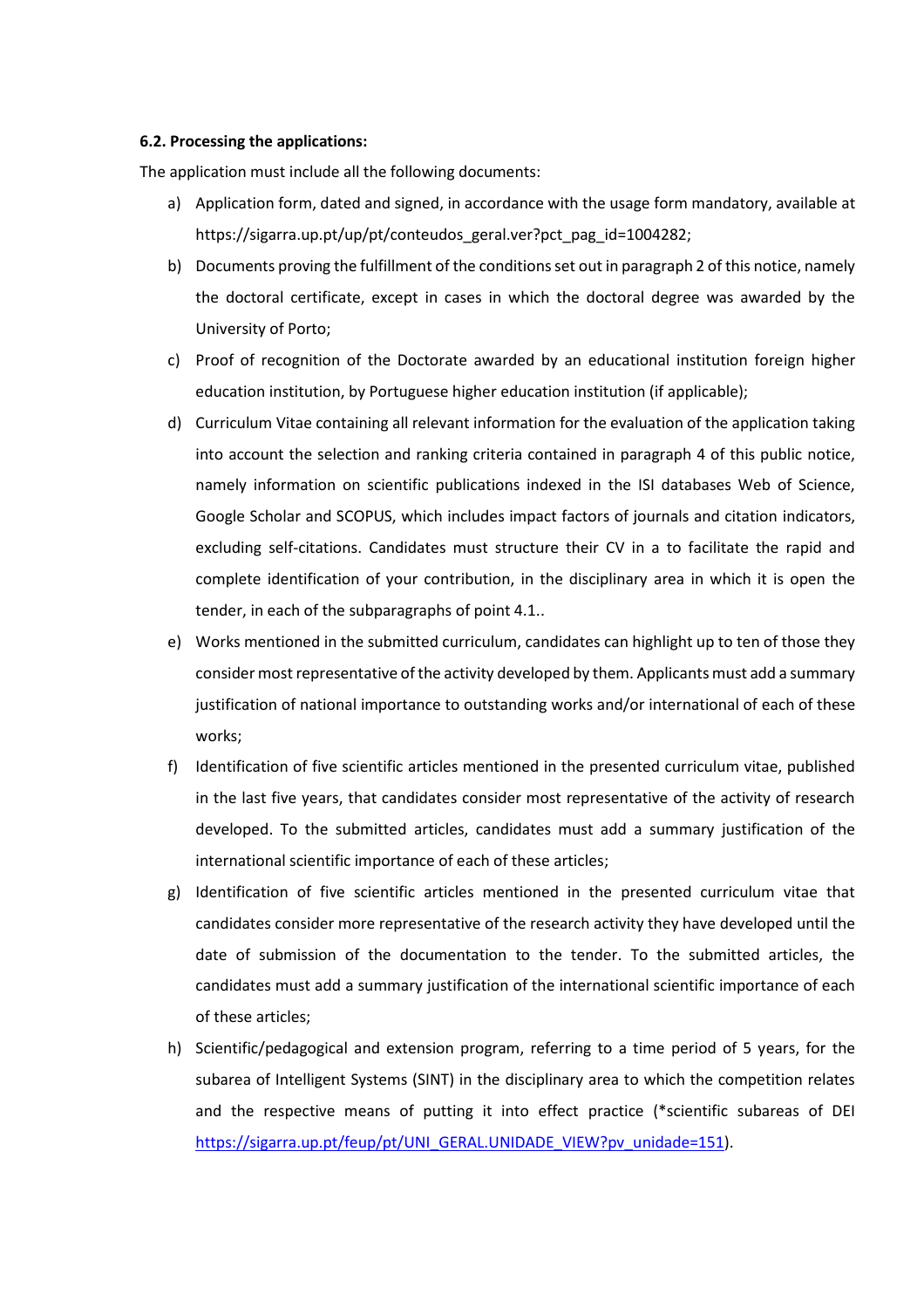**6.3** — Failure to comply with the provisions of 6.1., the lack of presentation or the presentation outside of the period of the documents referred to in subparagraphs a) to h) of paragraph 6.2, determine the non-admission of the application.

#### **7. Notification of the results and requests of a prior hearing:**

**7.1.** The Human Resources Service of the Common Resources and Services Centre of the University of Porto will notify the candidates of the administrative ranking of admission or non-admission to the call, which will be based on fulfilling or non-fulfilling with the requirements in the current legislation and in paragraph 2 of this Notice, and the conditions established regarding the instruction of application referred to in numbers 6.1. and 6.2.

**7.2.** The candidates who have not been administratively admitted, or have not been approved on absolute merit, as well as the candidates who appear on the ranked list of candidates in places that will not allow them to fill in the post announced, may request a prior hearing under the terms of Articles 121 and 122 of the Code of Administrative Procedures. All candidates are notified of the final resolution approved by the Rector.

**7.3.** The notifications will be sent by email.

The deadline for candidates to comment in writing within a period of ten working days, starting from the first working day immediately after the date of receipt of delivery of the message sent to their email box, under the terms provided in the Code of Administrative Procedures.

**7.** Composition of the Selection Committee:

**CHAIR** - Doutor João Bernardo de Sena Esteves Falcão e Cunha, Director and Full Professor at the Faculty of Engineering of the University of Porto, in the use of delegated competence by order published in the *Diário da República.*

#### **Members:**

Doutora Maria Inês Camarate de Campos Lynce de Faria, Full Professor, Instituto Superior Técnico (IST) da Universidade de Lisboa; Doutor Luis Filipe Barbosa de Almeida Alexandre, Full Professor, Faculdade de Engenharia da Universidade da Beira Interior;

Doutor José Júlio Alves Alferes, Full Professor, Faculdade de Ciências e Tecnologia da Universidade Nova de Lisboa;

Doutor Paulo Jorge Freitas de Oliveira Novais, Full Professor, Departamento de Informática da Escola de Engenharia da Universidade do Minho;